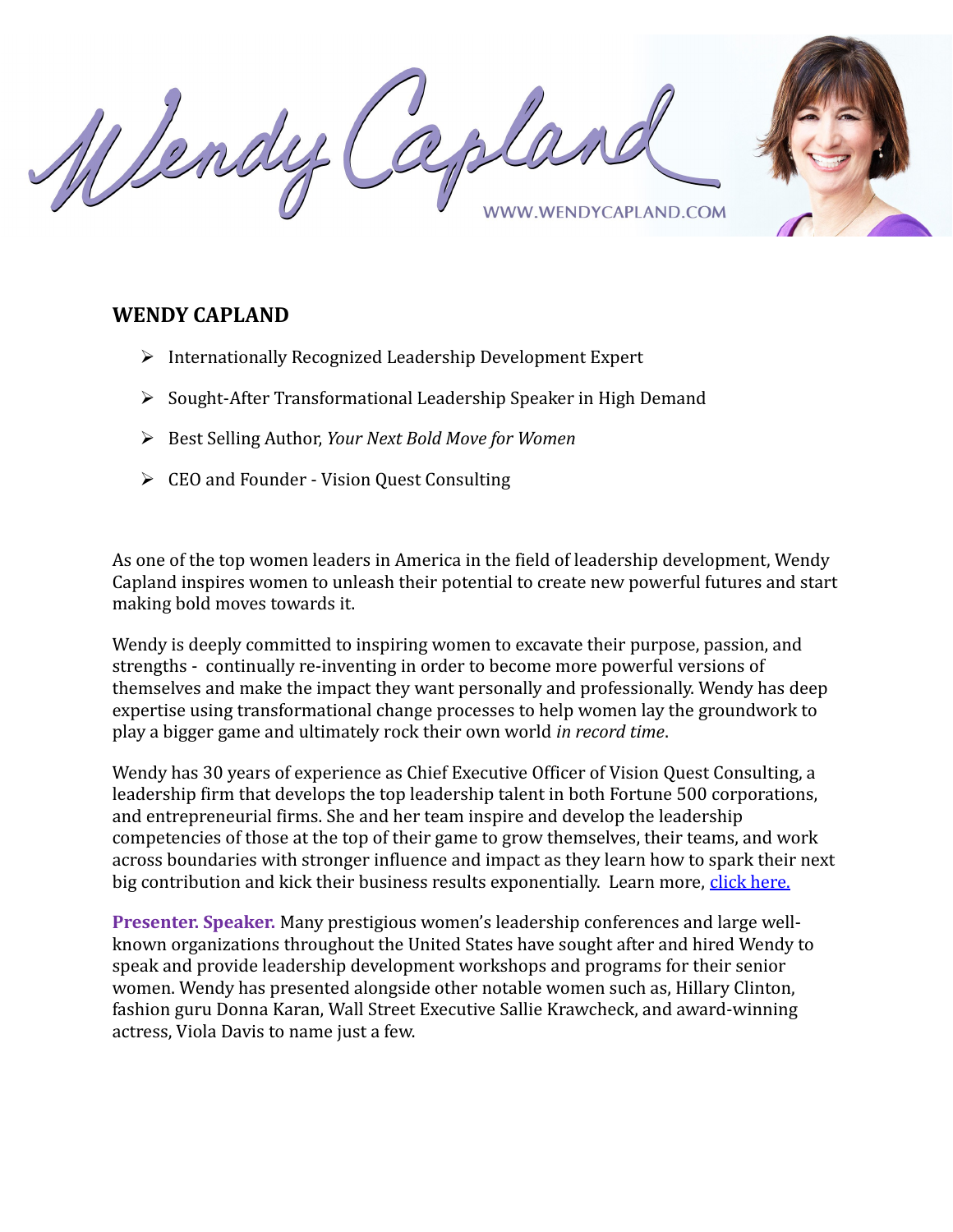Wendy **WENDYCAPLAND.COM** 



**Professional Accomplishments.** Wendy Capland has achieved some of the most highly regarded accomplishments in her field. She has been nominated and elected by her peers for induction into the International Coach Federation New England (ICF-NE) Hall of Fame for her contribution to the coaching profession. She is a founding member of ICF-NE and through her leadership became the largest chapter worldwide. Wendy is one of the world's first Master Certified Coaches and continues to be in the top 4% certified with this illustrious designation throughout the world. This is the highest international certification awarded by the largest membership association of coaches worldwide, The International Coach Federation. She is also a contributing and/or founding member of the Executive Coaching Summit, an invitation-only annual gathering of worldwide senior executive development experts and the International Coaching Consortium of Coaching, and the Leading Edge Mastermind Executive Group.

**Contribution**. Wendy has contributed significantly back to her professional community as an Executive Coach to TED Global Leadership Fellows Program and annually at the Global Institute for Leadership Development and Women's Leadership Institute. Wendy and her firm provided the first ever leadership coaching program for 3500 women at the renowned and longest continuously running conference for women's leadership in the country; The Simmons Leadership Conference.

**Women's Leadership Programs.** Wendy's special sauce inspires, guides and develops women to step more fully into their power and potential - and assists organizations to build their pipeline of female talent.

Individuals and organizations hire Wendy to work with them in four ways:

- **1. Executive Coaching. Leadership Coaching.**
- **2. Women's Leadership Programs for Individuals and Organizations.**
- **3. Advisor to Corporations Developing Women's Leadership Initiatives.**
- **4. Conference and Corporate Events Speaker.**

**Author. Media.** Wendy earned her place as a best-selling author with the publication of her book, *Your Next Bold Move for Women.* Wendy produced an inspiring TV show, *Your Next Bold Move*, which was vibrantly viewed in over 2.5 million households monthly for 3.5 years. She has been seen on NBC, Fox News and for over 5 years on Inc.com along with a long list of print and on-line publications sharing her insights on women and their leadership.